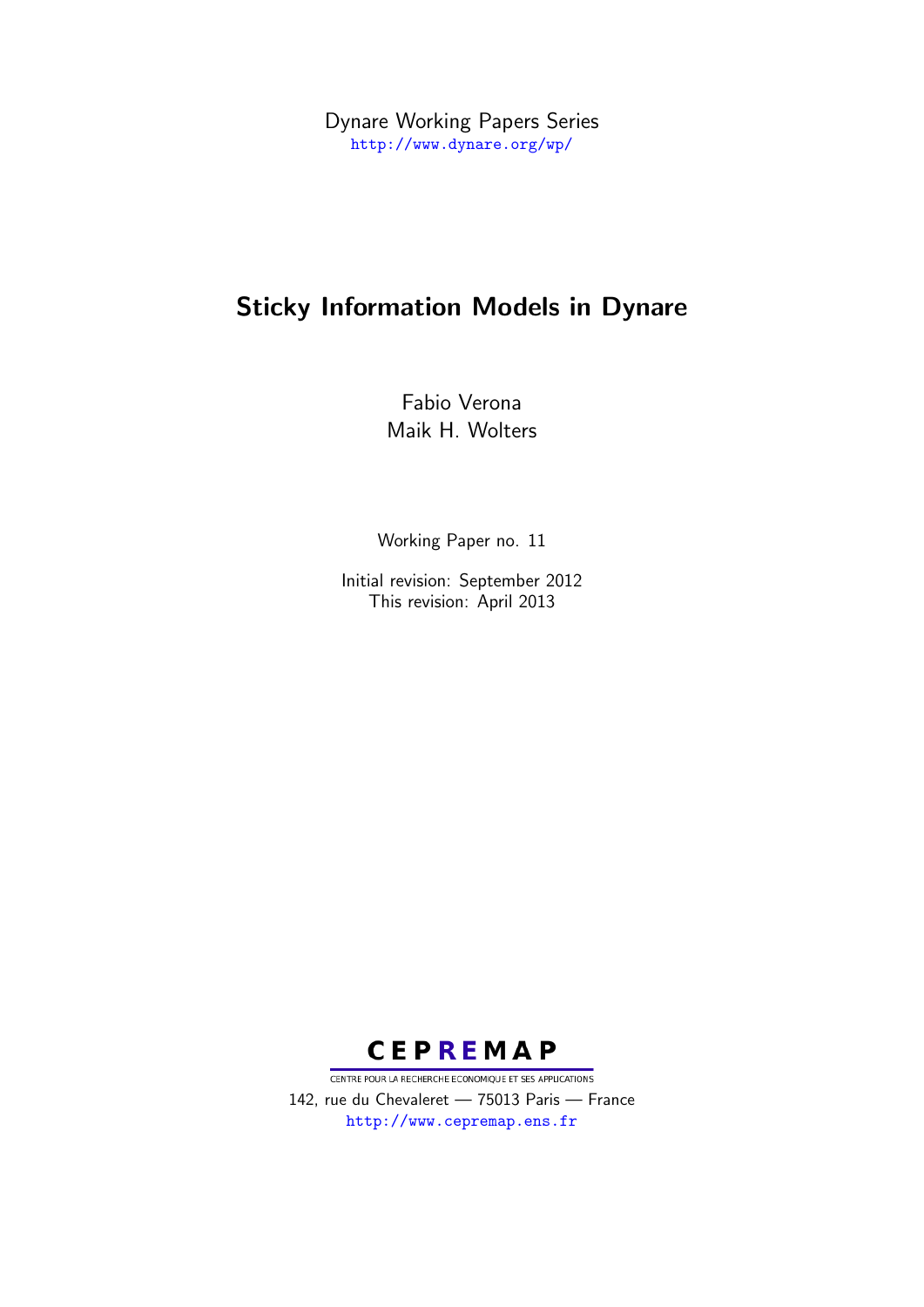## Sticky Information Models in Dynare<sup>∗</sup>

Fabio Verona† Maik H. Wolters‡

March 26, 2013

#### Abstract

Macroeconomic models with sticky information include an infinite number of lagged expectations. Several authors have developed specialized solutions algorithms to solve these models under rational expectations. We demonstrate that it is also possible to implement this class of models in Dynare – a widely used software package for solving dynamic stochastic general equilibrium (DSGE) models. Using the Dynare macro language one can easily construct and change the required large number of lagged expectation terms. We assess the accuracy of simulations run with different truncation points for the lagged expectations terms and find that the solution is reasonably precise even for moderate truncation points.

Keywords: sticky information, Dynare, macro-processor, lagged expectations

<sup>∗</sup> We thank two anonymous referees, the editor (Hans Amman), Stéphane Adjemian, Efrem Castelnuovo, Assia Ezzeroug, Michel Juillard, Alexander Meyer-Gohde and Jouko Vilmunen for very helpful discussions and comments. The views expressed in this paper are those of the authors, and do not necessarily reflect the views of the Bank of Finland. All remaining errors are the authors' sole responsibility.

<sup>†</sup> Bank of Finland, Monetary Policy and Research Department, and University of Porto, CEF.UP (e-mail: fabio.verona@bof.fi).

<sup>‡</sup> University of Kiel and Kiel Institute for the World Economy (email: maik.wolters@ifw-kiel.de).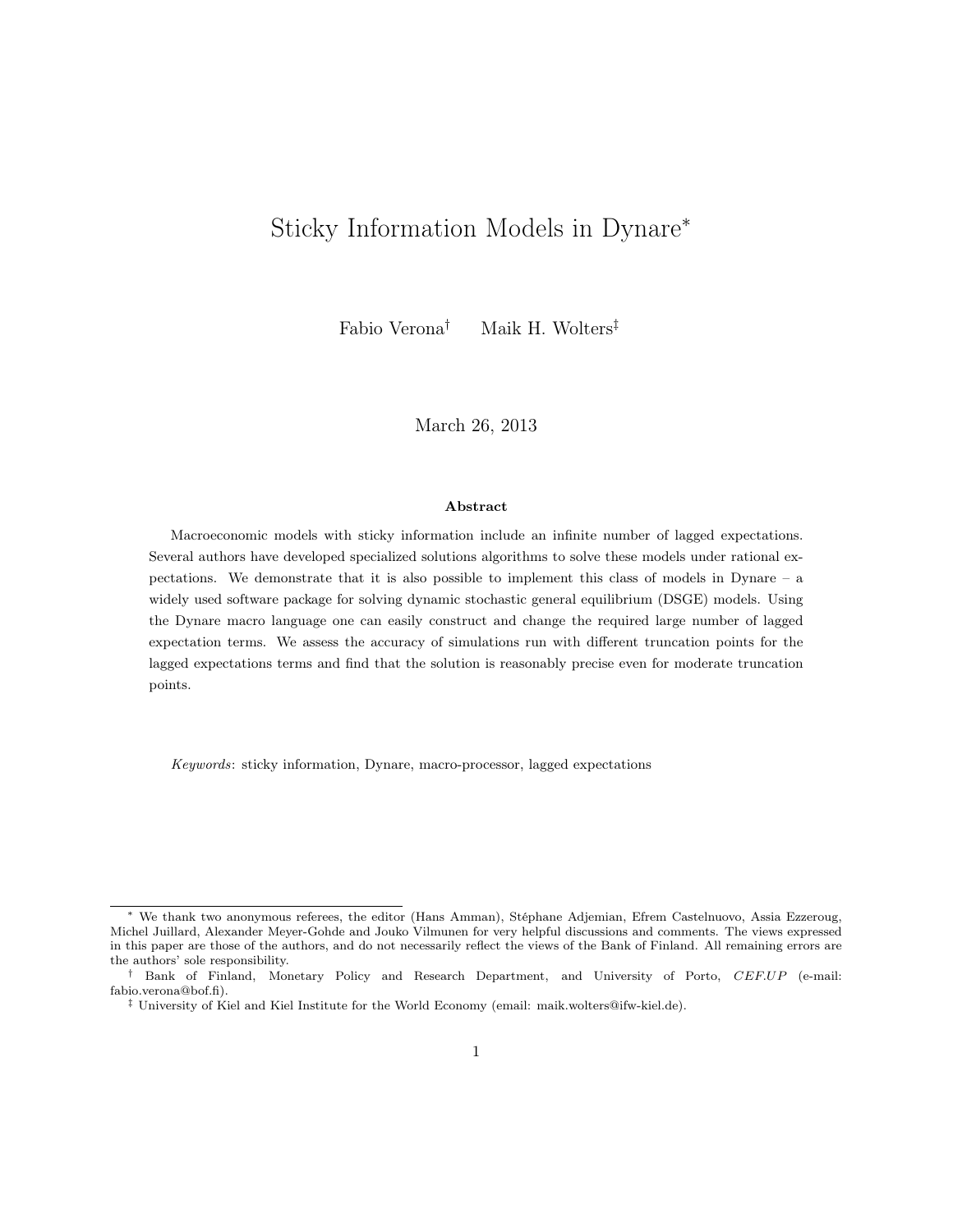### 1 Introduction

This paper illustrates how Dynare<sup>1</sup> can be used to solve and simulate rational expectations models with lagged expectations. In particular, this work might be of interest to economists interested in implementing sticky information models à la Mankiw and Reis (2002) in Dynare. Sticky information models have been developed as an alternative to the widely used Calvo sticky price framework. Agents update their information set infrequently and therefore adjust their decisions with a delay to the occurrence of shocks. These models have a number of interesting implications. First, they can generate hump-shaped and delayed inflation reactions in response to monetary policy shocks. Second, in contrast to the standard New Keynesian model announced and credible disinflations require a decrease in real economic activity. Finally, the change in inflation is positively correlated with the level of economic activity.

While these models are appealing from an economic point of view, they introduce a number of technical difficulties. Sticky information models include infinite sums of lagged expectations terms. Mankiw and Reis (2007) have developed an algorithm that uses a method of undetermined coefficients and exploits the recursiveness of the model's dynamics to efficiently solve this class of models. Wang and Wen (2006) transform variables with lagged expectations into their forecast errors and can thus keep the model's state space at its minimum. The most general algorithm has been developed in Meyer-Gohde (2010). His solution method combines a state-space and an infinite-MA representations with a simple system of linear equations. The method is more general and faster than the original algorithm by Mankiw and Reis (2007). Most closely related to our approach is the strategy pursued in Trabandt (2007). He approximates the infinite state space with a finite state space by truncating the number of lagged expectations. He starts with a minimal number of lagged expectations terms and adds sequentially more terms until the coefficients of the recursive equilibrium law of motion change by less than a prespecified tolerance.

We use Dynare, which is probably the most widely used software package for applied work with DSGE models, to solve sticky information models. We approximate the infinite state space with a finite version by truncating the lagged expectation terms. We show that the solution to the models by Mankiw and Reis (2002) and Reis (2009) is reasonably precise for a moderate number of lagged expectation terms. We demonstrate how the Dynare macro language can be used to quickly adjust the truncation point. Dynare requires more time to solve the model than the more specialized algorithms mentioned above. While for example the algorithm in Mankiw and Reis (2007) takes less than a second on a standard computer, the implementation in Dynare takes about 20 seconds due to the increased state space. However, 20 seconds is still a feasible amount of time for simulating models as well as for analysing different policy scenarios or computing optimal policy. Tools to conduct such analysis are already contained in the Dynare software package and can be used directly. Another advantage of using Dynare is that models can be simulated with higher order approximations, which is not possible with the specialized solution algorithms discussed above. Regarding the estimation of sticky information models, for maximum likelihood estimation and Bayesian estimation – where a model needs to

<sup>&</sup>lt;sup>1</sup> See www.dynare.org and Adjemian et al.  $(2011)$ .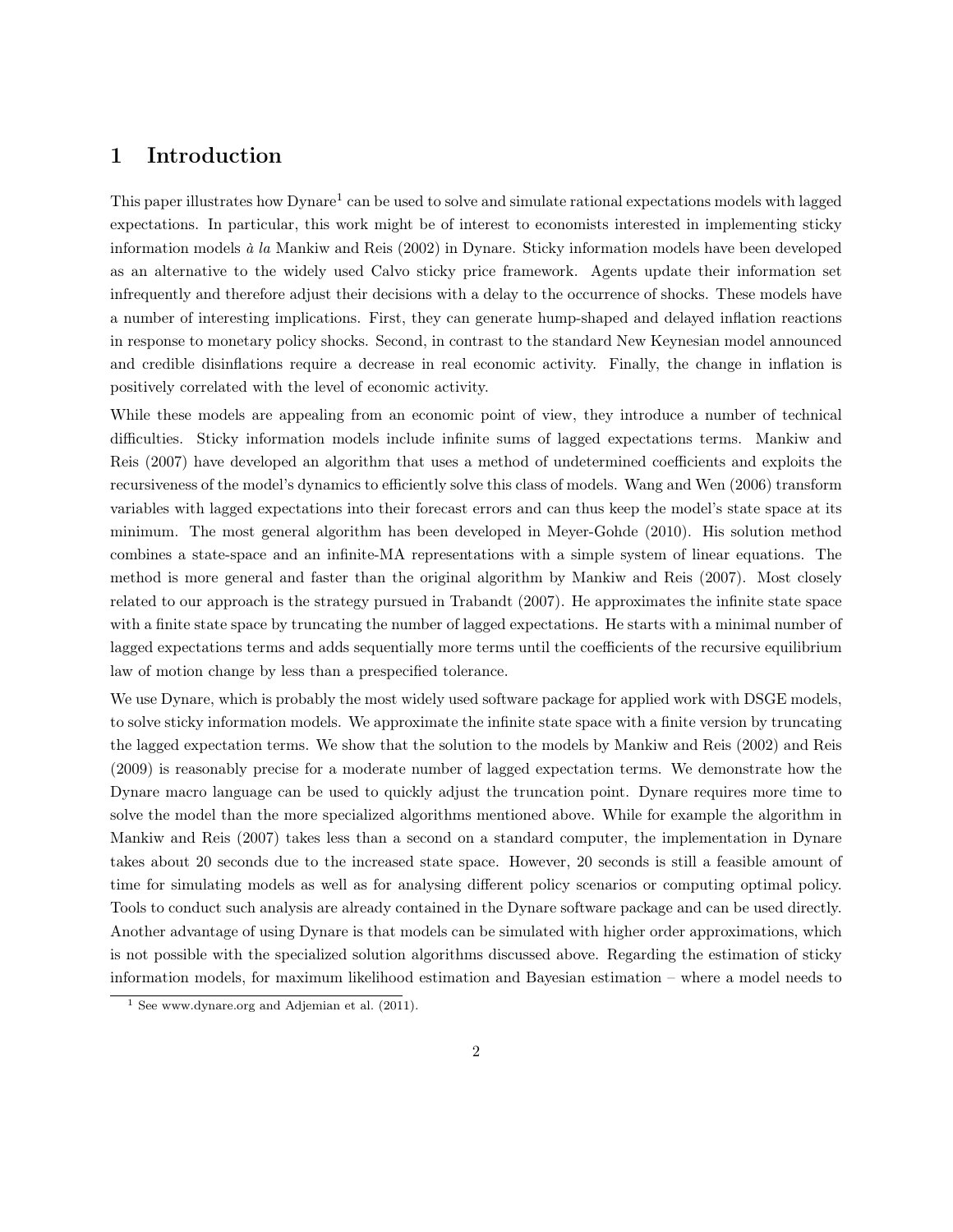be solved many times to simulate the posterior distribution – researchers will need to use a more specialized software package, such as the one developed by Meyer-Gohde (2010). For estimation, it is necessary to compute the ergodic variance to initialize the Kalman filter. This is actually one of the most time consuming parts using Dynare, and it makes estimation of sticky information models with Dynare unfeasible.

The remainder of the paper is organized as follows. Section 2 introduces the sticky information Phillips curve from the Reis (2009) sticky information general equilibrium model. Section 3 shows how to implement this equation in Dynare. In section 4 we analyse the accuracy and computational times of simulations computed with Dynare. Section 5 concludes. Appendix A provides a short description of the model equations of Reis (2009). Appendix B lists the Dynare and Matlab files that can be used to reproduce the results in this paper. These files are provided in the *SImodels.zip* file available on the authors' and Ricardo Reis' websites.

#### 2 The sticky information Phillips curve

The general equilibrium model by Reis (2009) is an extension of the Mankiw and Reis (2002) partial equilibrium sticky information model. Here we briefly introduce the sticky information Phillips curve. A version of this equation is included in both models and features an infinite number of lagged expectation terms.<sup>2</sup> The sticky information Phillips curve is given by:

$$
p_t = \lambda \sum_{i=0}^{\infty} \left(1 - \lambda\right)^i \mathbf{E}_{t-i} \left\{ p_t + \frac{\beta \left(w_t - p_t\right) + \left(1 - \beta\right) y_t - a_t}{\beta + \nu \left(1 - \beta\right)} - \frac{\beta}{\left(\nu - 1\right) \left[\beta + \nu \left(1 - \beta\right)\right]} v_t \right\} \tag{1}
$$

The price level  $(p_t)$  depends on past expectations of its current value, real marginal costs and desired markups. Marginal costs increase in real wages paid to workers  $(w_t - p_t)$  and in the amount of goods produced  $(y_t)$ because of decreasing returns to scale  $(\beta < 1)$ , while an increase in aggregate productivity  $(a_t)$  decreases marginal costs. The desired markups fall with the elasticity of substitution across goods varieties  $(v_t)$ , which varies randomly over time ( $\nu$  is the steady-state elasticity of substitution for goods). The key parameter in the sticky information Phillips curve is  $\lambda$ . While all firms can adjust prices in each period, not all firms have up-to-date information about the state of the economy. In particular, in each period only a fraction  $\lambda$  of firms update their information set and make new plans, while the remaining firms continue to set prices based on old plans and outdated information. This model thus predicts that information about economic conditions disseminates slowly through the economy.

The other key equations of Reis (2009) are an IS curve and a wage equation with similar lagged expectation terms, a standard production function and a Taylor rule. These equations link inflation, output, wages, the

<sup>&</sup>lt;sup>2</sup> While it is possible to implement models in Dynare in nonlinear form and let Dynare derive a first, second or higher order approximations to the solution, we stick here to the linearized sticky information Phillips curve as it is difficult in this particular model to eliminate firm-specific variables from the profit maximization first-order conditions without linearizing some terms beforehand.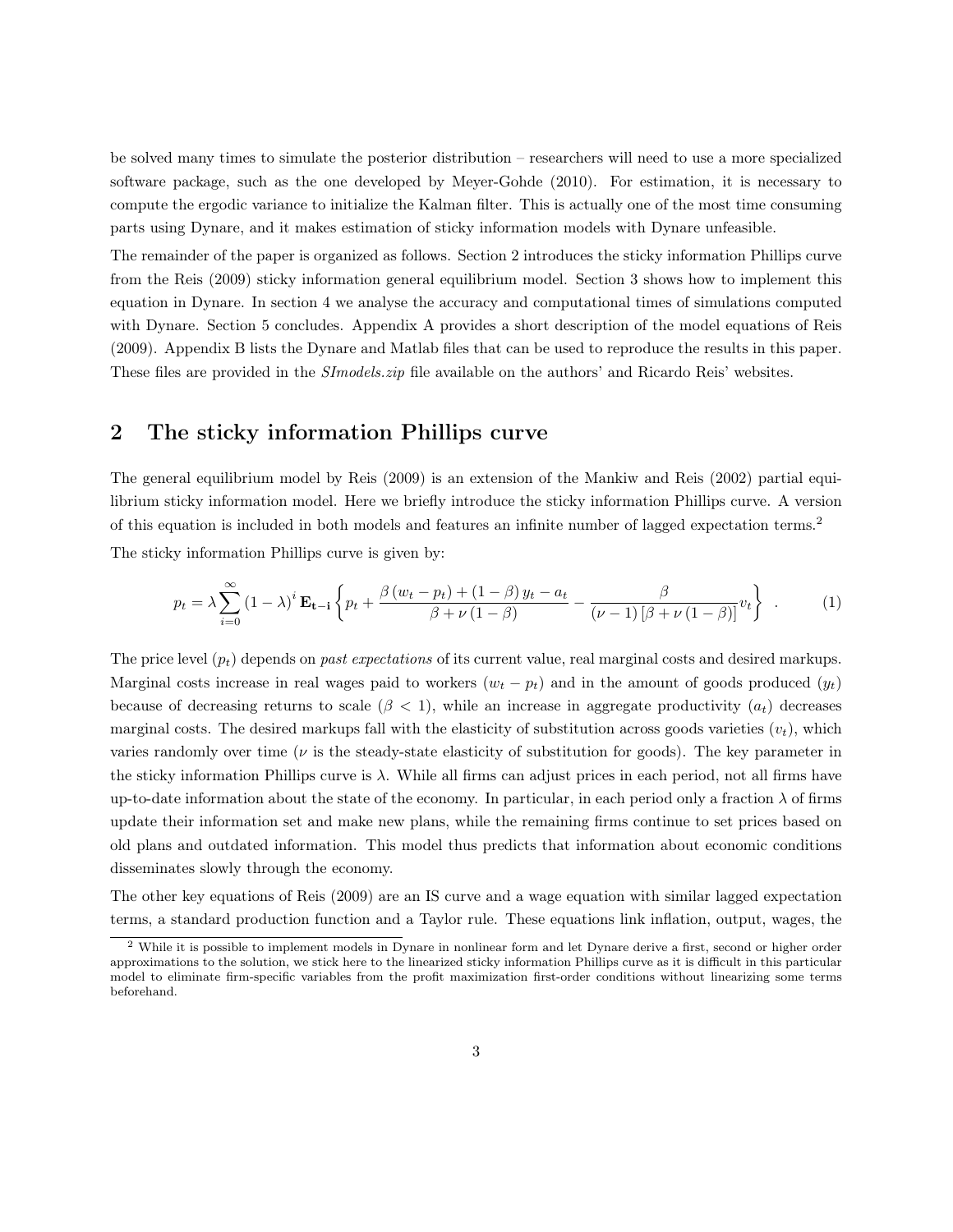interest rate and hours worked to exogenous shocks to aggregate productivity growth, aggregate demand, goods markups, labor markups and monetary policy. Each of these shocks follows an  $AR(1)$  process with independent and normally distributed innovations.

#### 3 Sticky information in Dynare

In this section we show how to implement the sticky information Phillips curve in Dynare. The method also applies to the infinite number of lagged expectations terms in the IS curve (A.3) and the wage equation (A.4). To implement the sticky information Phillips curve in Dynare it is necessary to define additional state variables. It is not possible to replace the infinite sum in equation (1) by recursive equations as it is the case in the standard Calvo price and wage Phillips curves. Here, we need instead to take into account information sets, i.e. the economic state, at different points in time and create additional state variables – the lagged expectation terms – that are not predetermined, but must be solved for in equilibrium.

#### 3.1 Lagged expectations

Consider a generic variable  $z_t$ , and let  $\{z_{t|t-\tau} = E_{t-\tau} [z_t]\}_{\tau=1}^T$ ,  $T \to +\infty$ , denote the sequence of lagged expectations of  $z_t$ . Since Dynare version 4.1, the implementation of variables with lagged expectations can be easily done with an expectation operator using the following notation: EXPECTATION(period of the information set)(period that expectations are formed for). For example, if we want to implement  $z_{t|t-3} =$  $E_{t-3} [z_t]$ , we just have to write EXPECTATION(-3)(z).

Therefore, let  $z_t$  be the term in curly brackets in equation (1):

$$
z_t = p_t + \frac{\beta (w_t - p_t) + (1 - \beta) y_t - a_t}{\beta + \nu (1 - \beta)} - \frac{\beta}{(\nu - 1) [\beta + \nu (1 - \beta)]} v_t \tag{2}
$$

Using lagged expectation terms, we can rewrite the sticky information Phillips curve (1) as:

$$
p_t = \lambda \left[ z_t + (1 - \lambda) z_{t|t-1} + (1 - \lambda)^2 z_{t|t-2} + (1 - \lambda)^3 z_{t|t-3} + \dots + (1 - \lambda)^{\infty} z_{t|t-\infty} \right]
$$
(3)

or, in Dynare syntax using the EXPECTATION operator, as:

$$
p = \lambda [z + (1 - \lambda) EXPECTATION (-1) (z) ++(1 - \lambda)2 EXPECTATION (-2) (z) + \cdots + (1 - \lambda)\infty EXPECTATION (-\infty) (z)]
$$
 (4)

Note that equations (3) and (4) contain an infinite number of lagged expectations. Therefore, implementing these in Dynare entails a truncation of the number of lagged expectations included in the model, that is,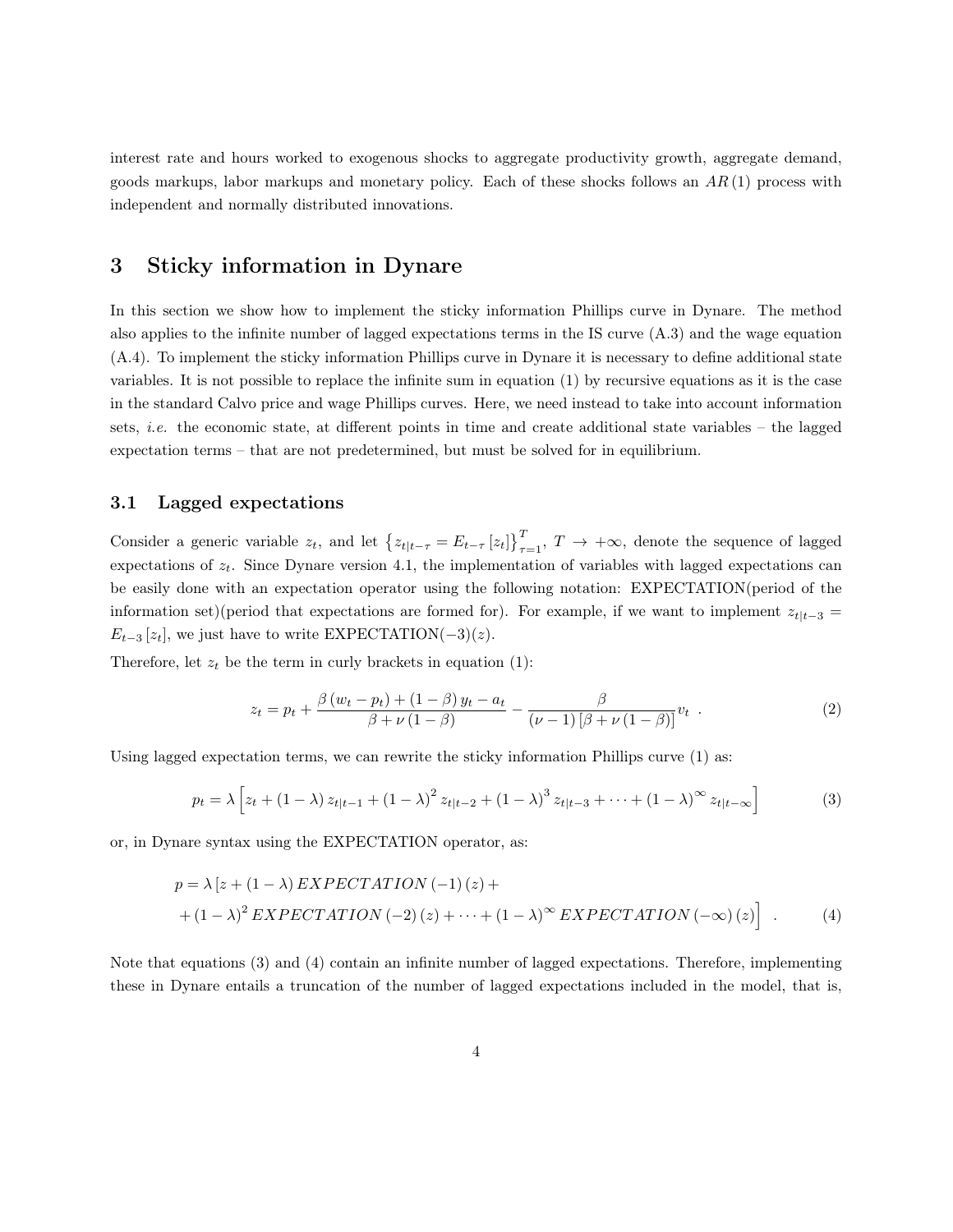$T < \infty$  so that  $z_{t|t-\infty}$  will be replaced by  $z_{t|t-T}$ . As we will show in section 4, the choice of the truncation point T has noticeable effects on the the computational time required to solve the model.

The procedure outlined above can be used for other models with a small number of lagged expectation terms (e.g. the labor hoarding model of Burnside and Rebelo, 1993), or models that use lagged expectation to get the same timing as in a recursively identified VAR to run a minimum distance estimation (*e.g.* Christiano et al., 2005 or Cwik et al., 2011). As explained in the following section, for models with a large number of lagged expectation terms, the Dynare macro language can be used to easily define the required additional expression.

#### 3.2 Macro-processor

The truncation point T determines the number of variables and equations of the model. Whenever one changes the value of T, one needs to manually add or delete variables in the *variable declaration block* of the *mod* file and also needs to modify the Phillips curve equation in the *model block* of the *mod* file. Using instead the Dynare macro-processor allows to do these tasks automatically. The procedure is as follows.

First, at the beginning of the *.mod* file, we add the following line of code:

 $@#$ define lags =  $[ 1 : T ]$ 

where  $1 \leq T < \infty$  represents the value of the truncation point. This generates a vector lags = [1,2,..., T] that is used afterwards as a loop-counter. The only part of the code that might need to be adjusted is the truncation point T. 3

Second, in the *model block*, we explicitly write equation (2):

 $z = p + (beta*(w-p) + (1-beta)*y - a)/(beta+nu*(1-beta))$ - beta\*nuu/((nu-1)\*(beta+nu\*(1-beta)));

Finally, in the *model block*, we write the Phillips curve as:

 $p =$ lambda\*( $z +$  $@#$  for lag in lags  $+(1$ -lambda)^(@{lag})\*EXPECTATION(@{-lag})(z)  $@ \# \text{endfor}$  );

This generates the Phillips curve (4).

<sup>&</sup>lt;sup>3</sup> A few papers using sticky information models include Andres et al. (2005), Paustian and Pytlarczyk (2006), Wang and Wen (2006), Keen (2007), Trabandt (2007), Meyer-Gohde (2010) and Verona (2011). They consider a truncation point ranging from 3 (Andres et al., 2005) to 252 (Meyer-Gohde, 2010).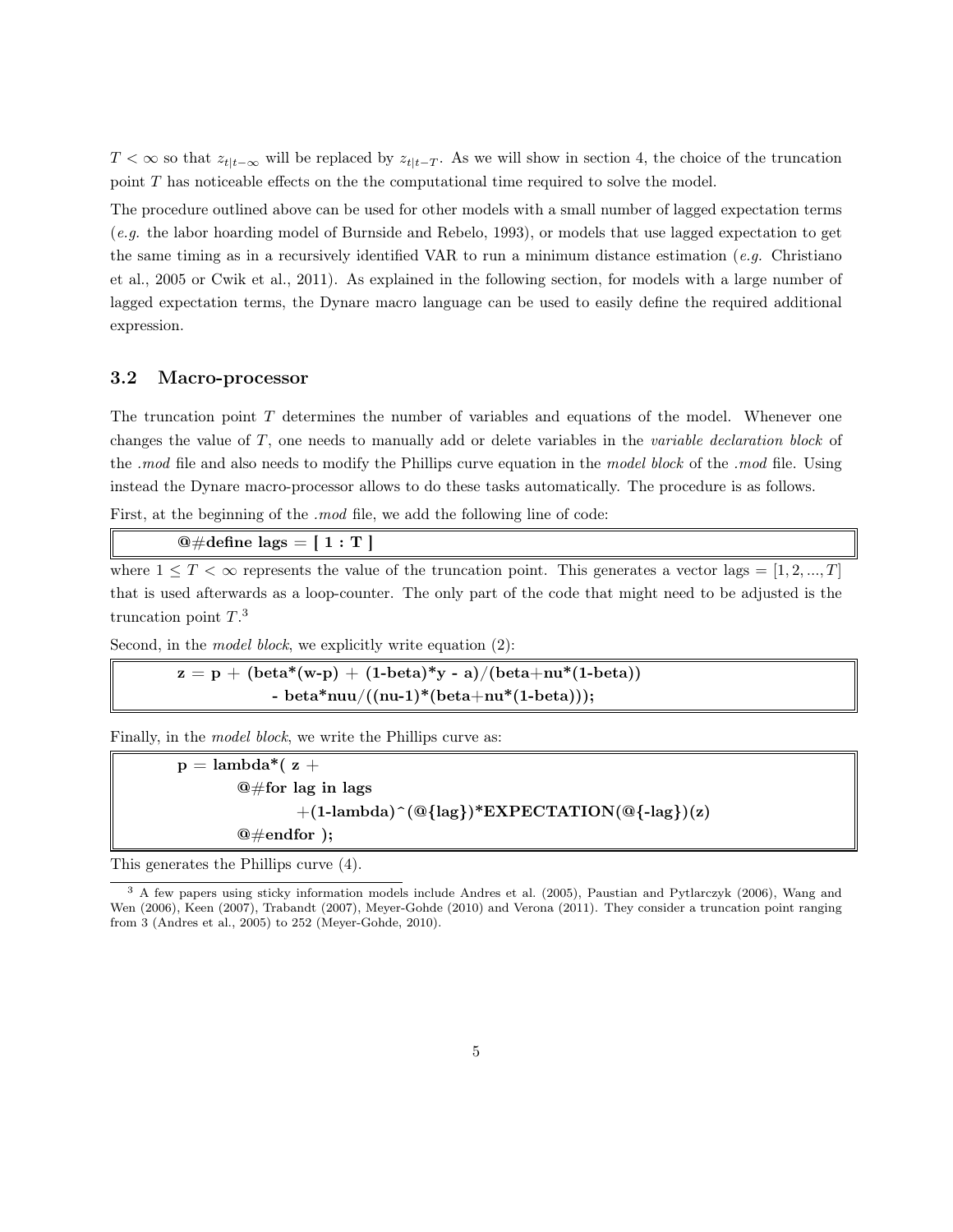#### 4 Results

This section compares the accuracy of simulations and computational times in Dynare with the original results of Mankiw and Reis (2002) and Reis (2009).<sup>4</sup>

Table 1 shows the computational time that Dynare needs to solve the models for three different truncation points  $(T = 16, 24, 32)$ . As shown in Panel A, solving the Mankiw and Reis (2002) partial equilibrium model takes only a few seconds . More interesting are the results, shown in Panel B, for the Reis (2009) general equilibrium model. While it takes less than 1 second to solve the general equilibrium model using the Mankiw and Reis algorithm, Dynare needs 14 seconds to run the code when 16 lagged expectations are considered. By defining additional lagged expectations terms many equations are added in comparison to the original code. For example, for the version with a truncation point of  $T = 16$  the model implemented in Dynare consists of 571 equations. The total computation time increases a lot more when improving the accuracy by increasing  $T$  from 16 to 32 as the number of equations increases to 1795. Accordingly, it takes about 19 minutes to run a version of the model with a truncation point of  $T = 32$ .

However, these numbers are exaggerated because they measure the time for computing the solution as well as various additional statistics, rather then the solution only. In fact, Dynare spends most of the time in solving Lyapunov equations to compute the ergodic variances needed for the variance decomposition. In case of  $T = 32$ , the amount of time spent on the variance decomposition accounts for 91% of the total computation time. Leaving out the computation of the variance decomposition reduces the computation time from 19 minutes to 100 seconds for a truncation point of  $T = 32$ , as reported in the last column of table 1. The computation times using Dynare are much higher than using the original solution algorithm of Mankiw and Reis. However, they are still in a range that they are sufficiently short to conduct simulations or the computation of optimal policy. Only estimation of sticky information models is unfeasible with Dynare as the computation of the ergodic variance is needed to initialize the Kalman filter. Even a computation time of 14 seconds (when  $T = 16$ ) will be too long as the model needs to be solved many times to compute the posterior distribution of parameters when using Bayesian estimation.

We then evaluate the accuracy of simulations conducted with sticky information models by reporting differences of impulse responses between the solution method proposed here and the original solution method by Mankiw and Reis (2002). Before turning to an exact quantification of the accuracy, we start with a visual assessment. Figure 1 shows the impulse responses (Reis's codes: crossed lines; Dynare: circled lines) of four variables (inflation, nominal interest rate, hours worked and output gap) to one-standard-deviation impulses to the five shocks (productivity, demand, goods markups, labor markups and monetary policy) in the Reis  $(2009)$  general equilibrium model.<sup>5</sup> The impulse responses are reported for two different truncation values,  $T = 16$  (top panel) and 24 (bottom panel) quarters. With only two exceptions, when  $T = 16$  the impulse

<sup>4</sup> The original codes of Mankiw and Reis (2002) and Reis (2009) are publicly available from Reis' website: http://www.columbia.edu/~rr2572/

 $5$  The parameters are set at the maximum-likelihood estimates in Reis (2009, table 2).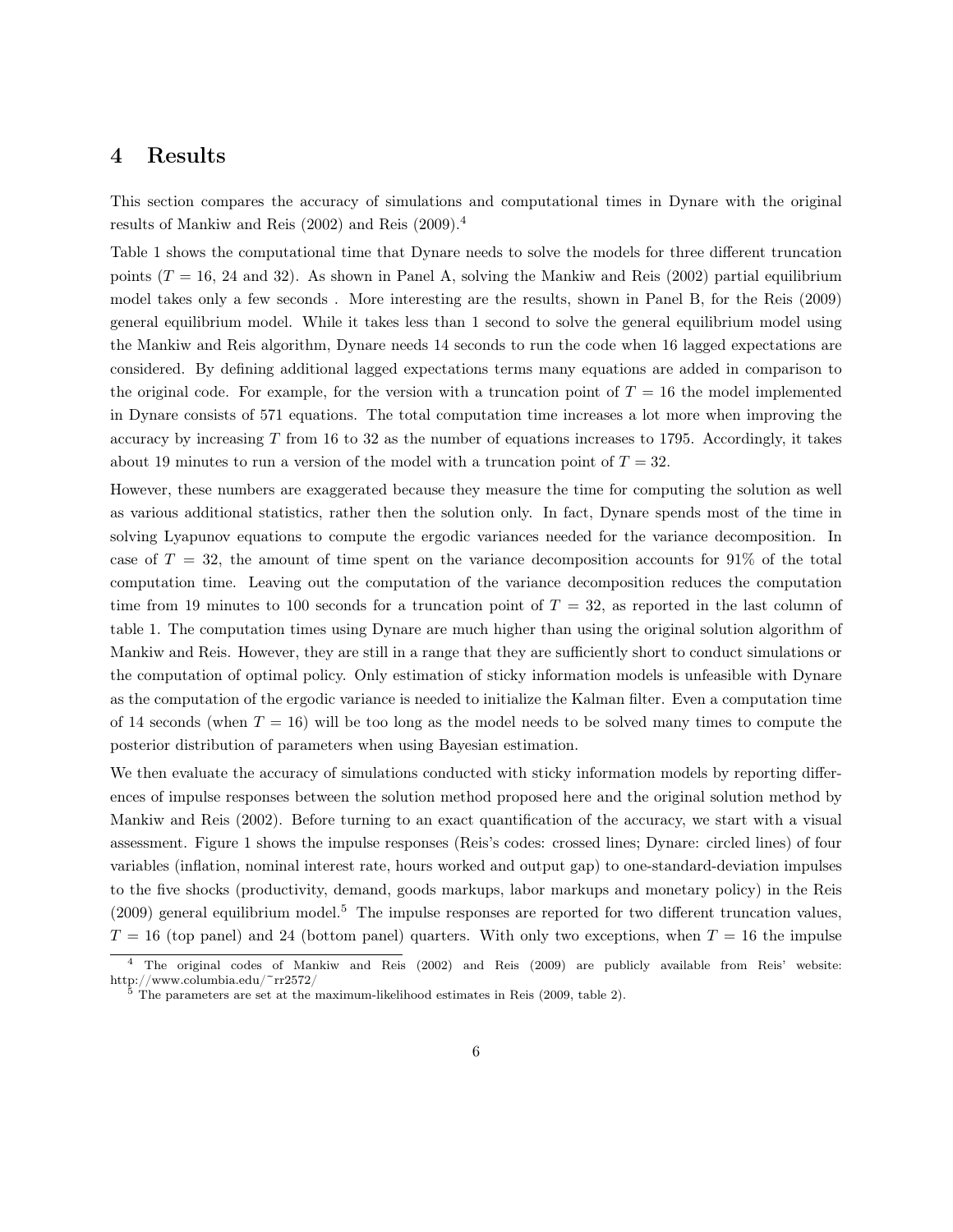responses are mostly overlapped. The exceptions are the impulse responses of inflation and the nominal interest rate to a productivity shock. However, extending the truncation point  $T$  from 16 to 24 quarters results in a better fit and differences between impulse responses computed with Dynare and the Mankiw and Reis algorithm cannot visually be detected anymore.

To give an exact quantification of the accuracy of simulations, we follow the approach proposed by Golub and van Loan (1989) and applied by Meyer-Gohde (2010) to sticky information models. We compute the Euclidean norm of differences in impulse response functions computed with Dynare and the Mankiw and Reis algorithm. Using the Euclidean norm one can quantify small differences in impulse response functions that are difficult to visualize in the previous graphs. Figure 2 shows the relative error of the Dynare solution for different truncation points. The Euclidean norm is computed for the impulse responses for a horizon of up to 32 periods. We report Euclidean norms jointly for inflation, the output gap, hours worked and the nominal interest rate. Euclidean norms of impulse response functions for single shocks and for all shocks together (labelled 'total') are reported. The vertical axis shows the Euclidean norm on a log scale, while the horizontal axis indicates the three different truncation points  $(T = 16, 24, 32)$ .

The results show strong differences in the accuracy of simulating responses to different shocks. For the monetary and the goods markups shocks, a truncation of  $T = 16$  is sufficient and a larger number of lagged expectation terms does not reduce the approximation error much further. The relative error for the labor markups is larger for  $T = 16$  and can be reduced significantly when increasing the number of lags to  $T = 32$ . Interestingly, the approximation errors for the demand and especially the productivity shock are much larger. This is because these shocks are very persistent (the autocorrelation parameters of the shock processes are close to one), so it takes many periods to return to the steady state and the approximation error accumulate accordingly. Increasing the number of lagged expectation terms leads to a significant reduction of the relative error. The approximation with  $T = 32$  is 20 times more accurate than for  $T = 16$  for the productivity shock and still about 5 times more accurate for the demand shock.<sup>6</sup>

To judge whether the approximation error is statistically and economically significant, we exploit that the general equilibrium model by Reis (2009) has been empirically estimated using Bayesian estimation, so that there is uncertainty regarding the parameter values. We focus on the impulse responses of inflation to a productivity and demand shock as these are the ones where the Dynare implementation produces the largest deviations from the original impulse responses in Reis (2009). Using the original code by Ricardo Reis, we take 10000 independent draws from the posterior distribution of the model parameters, simulate the model and compute the posterior distribution of the impulse response functions. By comparing these statistics to the impulse response simulated using Dynare we can judge whether the approximation error of the solution algorithm is of less, similar or more importance for simulations and policy analysis than the empirical uncertainty about parameter estimates.<sup>7</sup>

 $6$  We have to point out that Meyer-Gohde (2010)'s method is much more accurate than the method described in this paper. <sup>7</sup> Another measure of the accuracy of numerical solutions of rational expectation models is the Euler equation error as proposed by Judd (1992). Using this approach one can measure the size of the approximation errors in terms of consumption.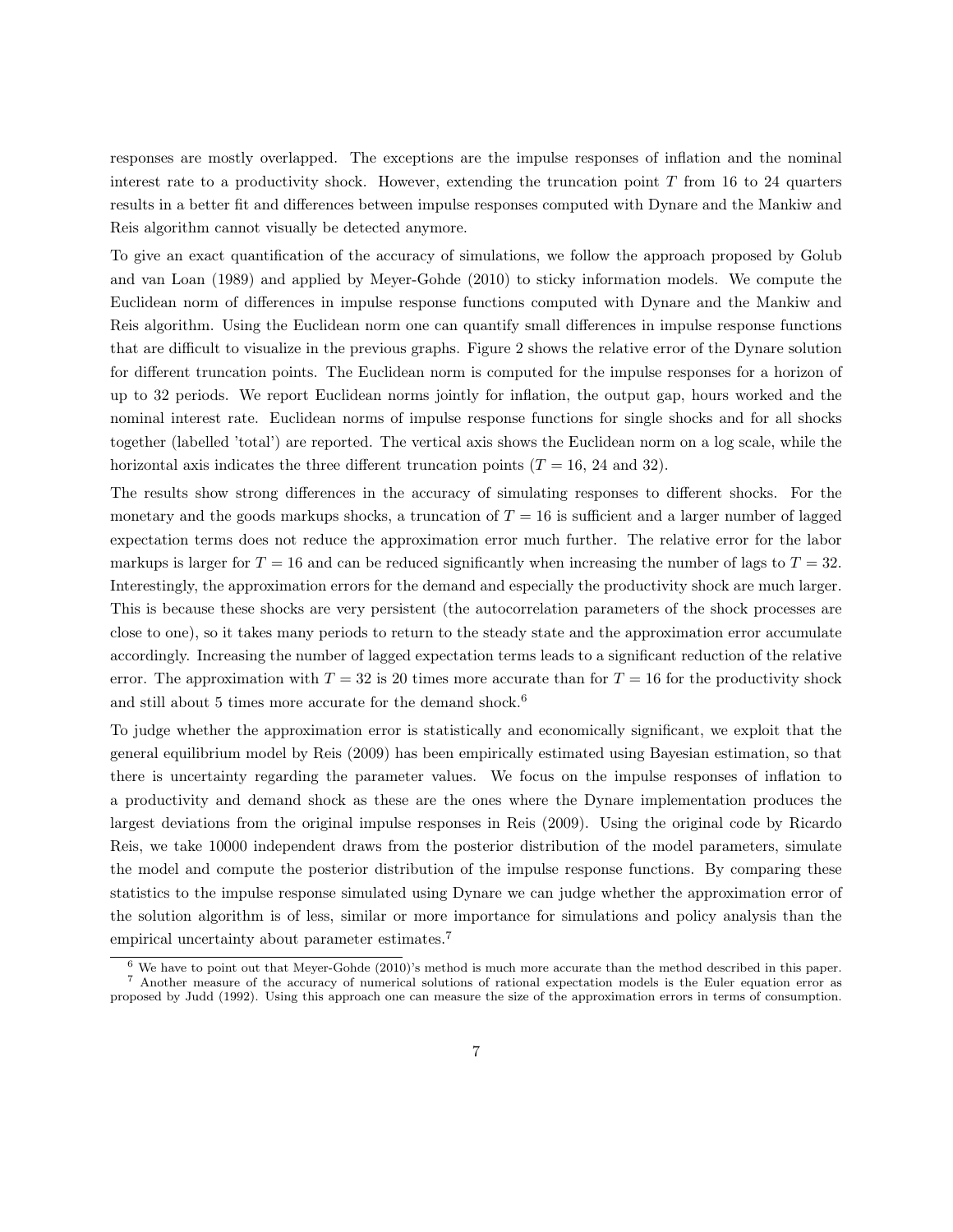Figures 3 and 4 show the mean, median and 90% confidence band of the posterior distribution of impulse responses. The red and blue line show the impulse responses computed with Dynare using truncation points of  $T = 24$  and  $T = 32$ . One can see that the Dynare impulse responses are close to the mean and median estimates of the Mankiw and Reis algorithm for both truncation points, and lie clearly within the 90% confidence band. Therefore, parameter uncertainty plays a much larger role for the accuracy of simulations than whether one uses the solution algorithm by Mankiw and Reis or the Dynare solution algorithm. In fact, the point estimates of the impulse responses for both solution algorithms are very close together and are far away from the boundaries of the confidence band. Thus, for the accuracy and economic interpretation of policy simulations, it hardly matters whether Dynare or the original codes are used.

### 5 Concluding remarks

In this paper we have illustrated how Dynare can be used to solve and simulate rational expectations models with a large number of lagged expectations terms. The results suggest that moderate truncation points of the lagged expectations are sufficient to obtain an accurate solution for sticky information models and a clear picture of these models' dynamics. The deviations of simulated paths of variables using Dynare compared to the usage of the original codes is negligible in comparison to uncertainty about simulation results stemming from parameter uncertainty. The size of the approximation error depends on both the truncation point and the shock that hits the economy. Solving the model with Dynare takes much longer than with the original code – the definition of lagged expectations increases the number of state variables considerably – but 20 seconds is a sufficiently low time amount to run simulations with Dynare.

In spite of requiring longer computational times, we think it is interesting to implement sticky information models in Dynare since it will only take a few moments to adapt the *mod* code and use it for various further analysis. For instance, running policy simulations and computing optimal policy are tasks that can be easily done by using Dynare. Furthermore, the implementation outlined in this paper is the only one that can be used for higher order approximations, while the more specialized solution algorithms discussed in the introduction can only handle linear models.

However, this methods requires an evaluation of the Euler equation using the policy functions from the model solution for a grid of the state variables. The approach outlined in the previous section leads to an extremely large number of additional state variables so that the computation of Euler equation errors would require the evaluation of policy functions over a high dimensional grid of state variables, which is not feasible.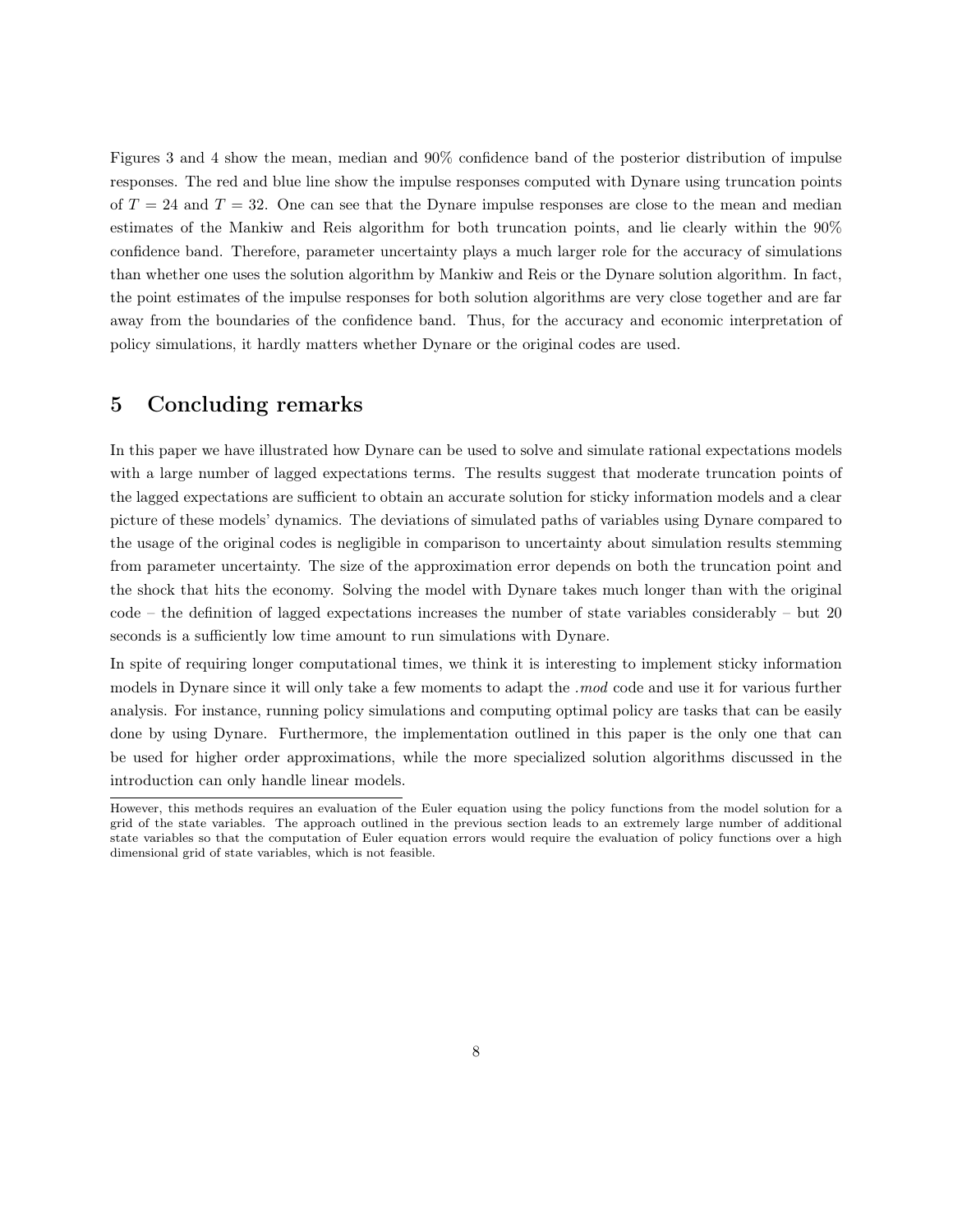| Model          | Lags | $\#$ equations | Dynare                   | Dynare (no var. dec.)      |
|----------------|------|----------------|--------------------------|----------------------------|
|                | Έ    |                | total computing time $a$ | total computing time $a,b$ |
| PANEL A        |      |                |                          |                            |
| Mankiw and     | 16   | 157            | 2                        |                            |
| Reis $(2002)$  | 24   | 329            | 4                        | 2                          |
|                | 32   | 565            | 19                       | 5                          |
| <b>PANEL B</b> |      |                |                          |                            |
|                | 16   | 571            | 14                       | 4                          |
| Reis (2009)    | 24   | 1087           | 171                      | 20                         |
|                | 32   | 1795           | 1140                     | 100                        |

Table 1: computational times

Notes. The simulations have been conducted using Dynare version 4.3.2 and Matlab version 8.0.0.783 (R2012b) on a computer with an Intel(R) Core(TM) i7-2600 CPU working at 3.40 GHz and with 8GB of RAM. <sup>a</sup> Total computing time (seconds) as reported by Dynare.  $\frac{b}{b}$  These results have been obtained by using the option "nomoments" in stoch\_simul.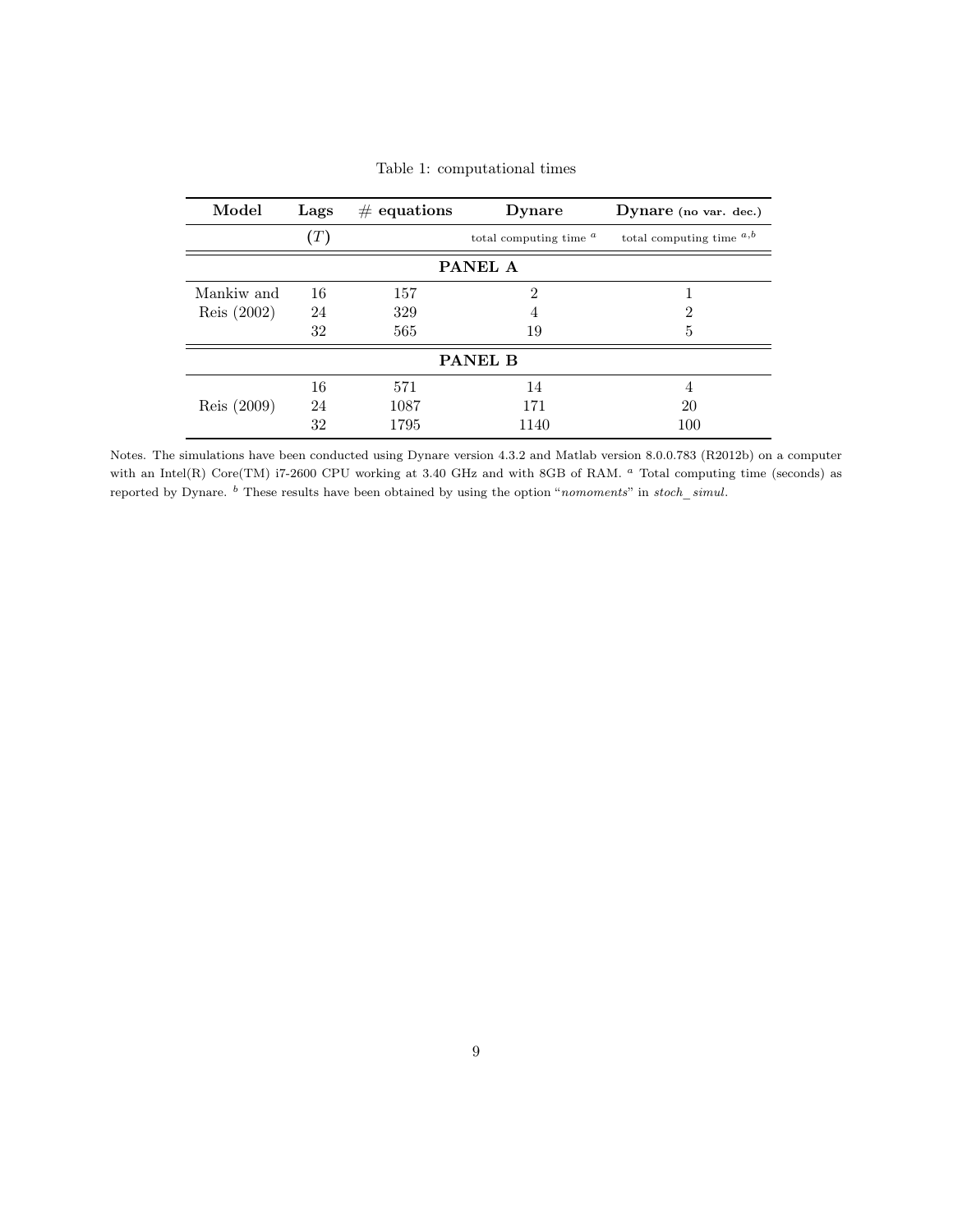

Figure 1: Impulse response functions - Reis (2009) model

Note. Impulse response functions (Reis' codes: crossed lines; Dynare: circled lines) to a productivity shock (blue), demand shock (red), goods markups shock (cyan), labor markups shock (green) and monetary policy shock (magenta). Top panel:  $T = 16$ ; bottom panel:  $T = 24$ . Horizontal axis: quarters. Vertical axis: percentage deviation from the steady state.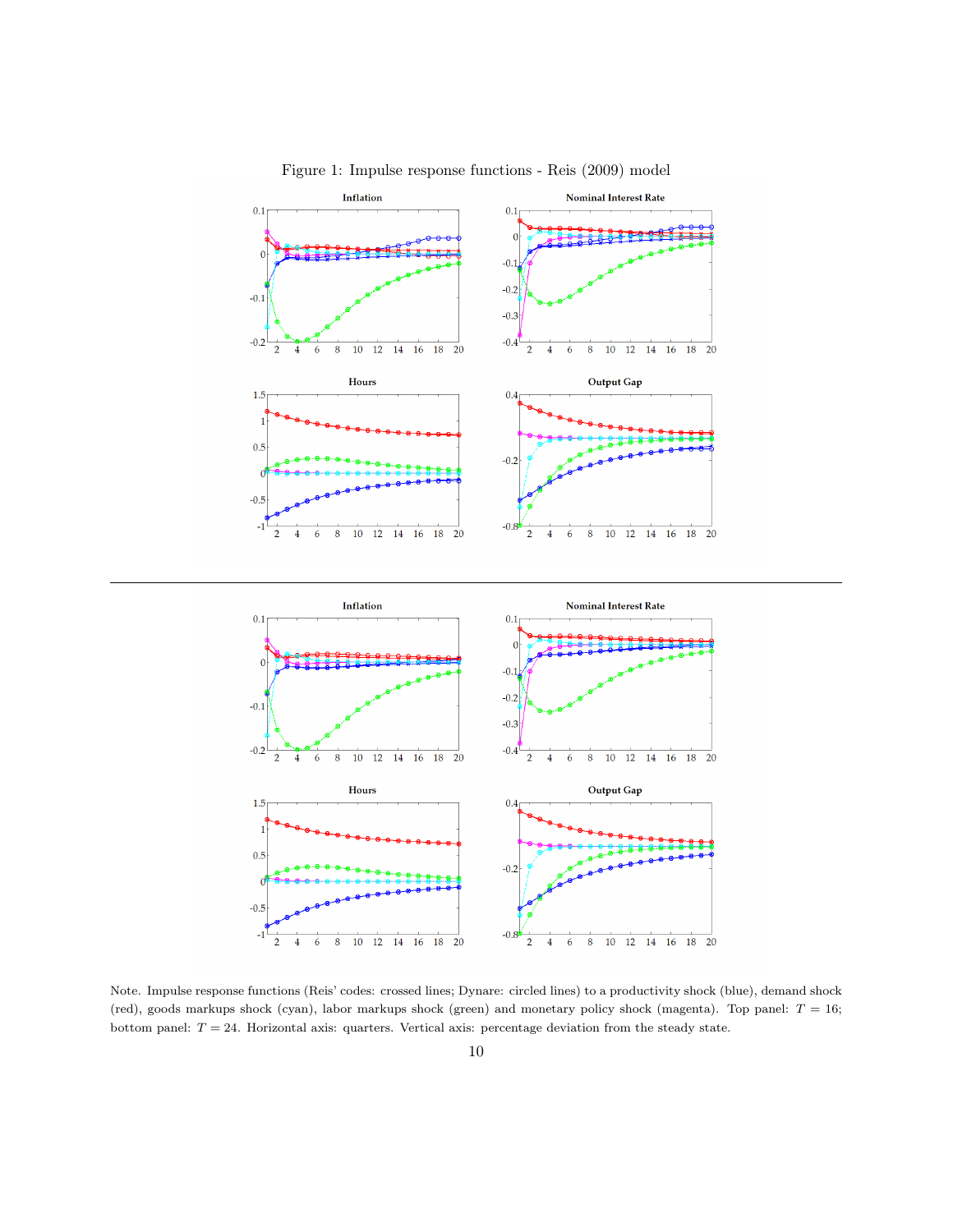

Figure 2: Simulation accuracy and truncation points

- total **-B**-productivity shock <sup>-\*</sup> demand shock → labor markups shock → goods markups shock -\* monetary shock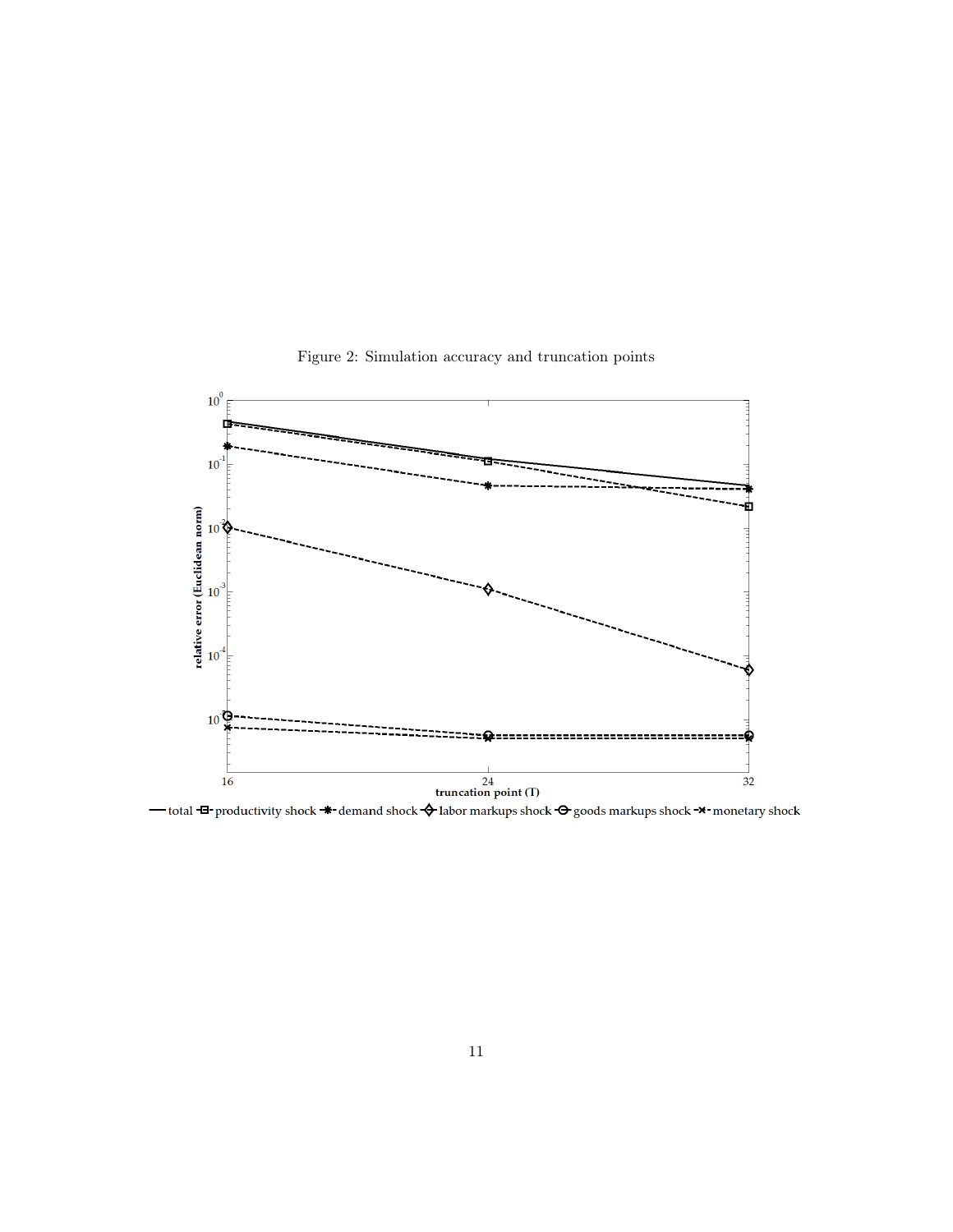

Figure 3: Impulse responses of inflation to a productivity shock

 $\bigoplus$  mean (draws)  $\bigstar$  median (draws)  $\bigcirc$  Dynare (T=24)  $\bigcirc$  Dynare (T=32) 5th-95th percentile (draws)

 $0.16$  $0.14$  $0.12$  $0.1$  $0.08$  $0.06$  $0.04$  $0.02$  $\mathbf 0$  $\frac{1}{15}$  $\overline{5}$  $10$  $\overline{20}$  $\overline{25}$  $30$ 

Figure 4: Impulse responses of inflation to a demand shock

 $\bigoplus$  mean (draws)  $\bigstar$  median (draws)  $\bigcirc$  Dynare (T=24)  $\bigcirc$  Dynare (T=32) 5th-95th percentile (draws)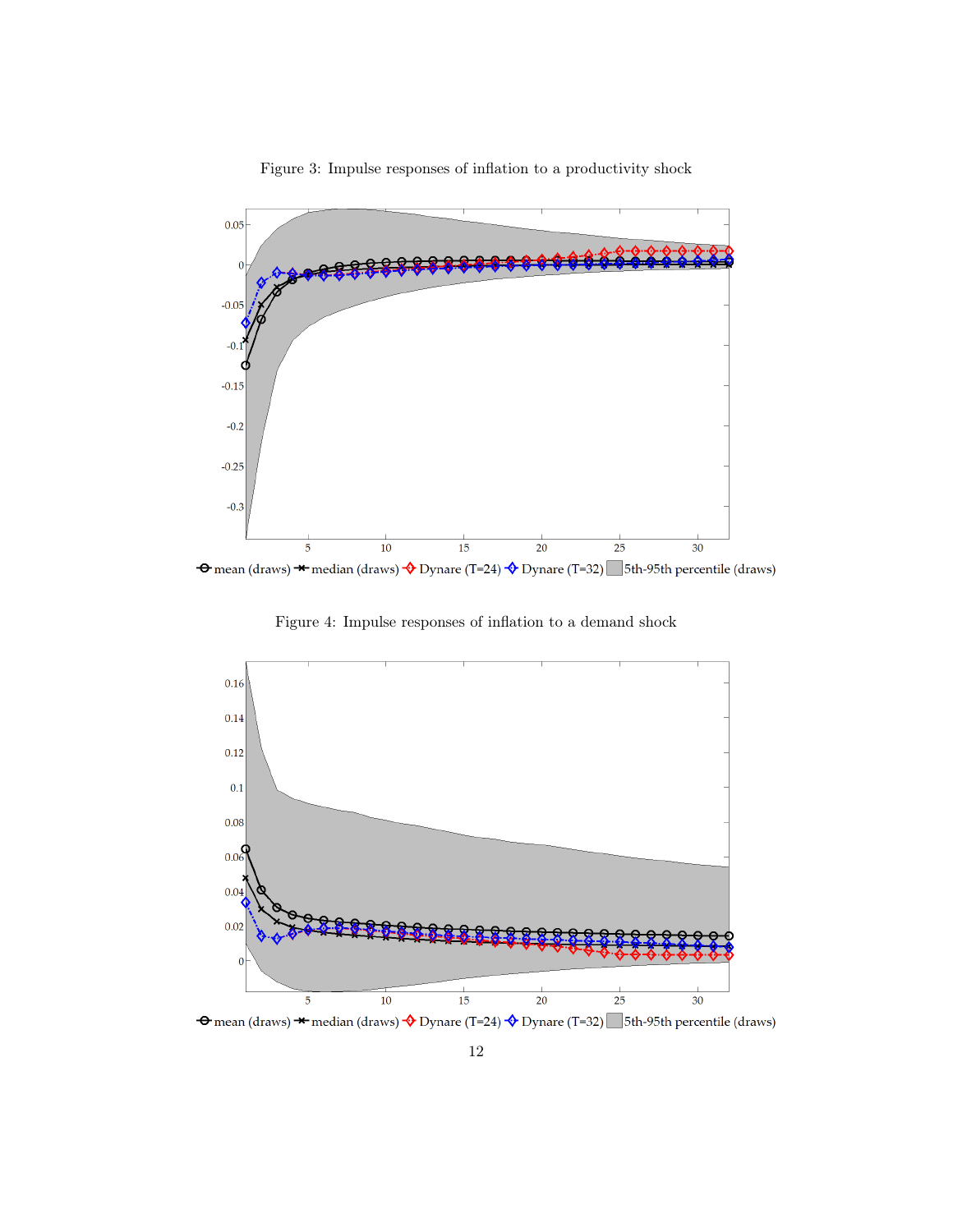## Appendix A - Core equations of the general equilibrium sticky information model

The Reis (2009) model is an extension of the Mankiw and Reis (2002) partial equilibrium sticky information model to a general equilibrium framework. Here we briefly introduce the five key relations of this model.<sup>8</sup> First, the production function relates total output  $(y_t)$  to a productivity shock  $(a_t)$  and hours worked  $(l_t)$ :

$$
y_t = a_t + \beta l_t \quad , \tag{A.1}
$$

where  $\beta < 1$  measures the extent of decreasing returns to scale.

Second, the sticky information Phillips curve is given by:

$$
p_t = \lambda \sum_{i=0}^{\infty} \left(1 - \lambda\right)^i \mathbf{E}_{\mathbf{t}-\mathbf{i}} \left\{ p_t + \frac{\beta \left(w_t - p_t\right) + \left(1 - \beta\right) y_t - a_t}{\beta + \nu \left(1 - \beta\right)} - \frac{\beta}{\left(\nu - 1\right) \left[\beta + \nu \left(1 - \beta\right)\right]} v_t \right\} \quad . \tag{A.2}
$$

The price level  $(p_t)$  depends on past expectations of its current value, real marginal costs and desired markups. Marginal costs increase in real wages paid to workers  $(w_t - p_t)$  and in the amount of goods produced because of decreasing returns to scale, while an increase in aggregate productivity decreases marginal costs. The desired markups fall with the elasticity of substitution across goods varieties  $(v_t)$ , which varies randomly over time ( $\nu$  is the steady-state elasticity of substitution for goods). A key parameter in the sticky information Phillips curve is  $\lambda$ . While all firms can adjust prices in each period, not all firms have up-to-date information about the state of the economy. In particular, in each period only a fraction  $\lambda$  of firms does update its information set and make new plans, while the remaining firms continue to set prices based on old plans and outdated information. This model thus predicts that information about economic conditions disseminates slowly through the economy.

The third equation is the sticky information IS curve:

$$
y_t = \delta \sum_{j=0}^{\infty} (1 - \delta)^j \mathbf{E}_{t-j} \left[ y_{\infty}^c - \theta R_t \right] + g_t , \qquad (A.3)
$$

where  $R_t = E_t \sum_{j=0}^{\infty} [i_{t+j} - \Delta p_{t+1+j}]$  is the long-term real interest rate  $(i_t$  denotes the nominal short-term interest rate),  $y_{\infty}^c = \lim_{i \to \infty} E_t(y_{t+i})$  represents a measure of wealth and  $g_t$  is an aggregate demand shock. Higher expected future output raises wealth and increases spending, while higher expected interest rates encourage savings and lower spending. The impact of interest rates on spending depends on the intertemporal

<sup>8</sup> The description of the model closely follows Reis (2009, section 2), to which we refer the reader for further details.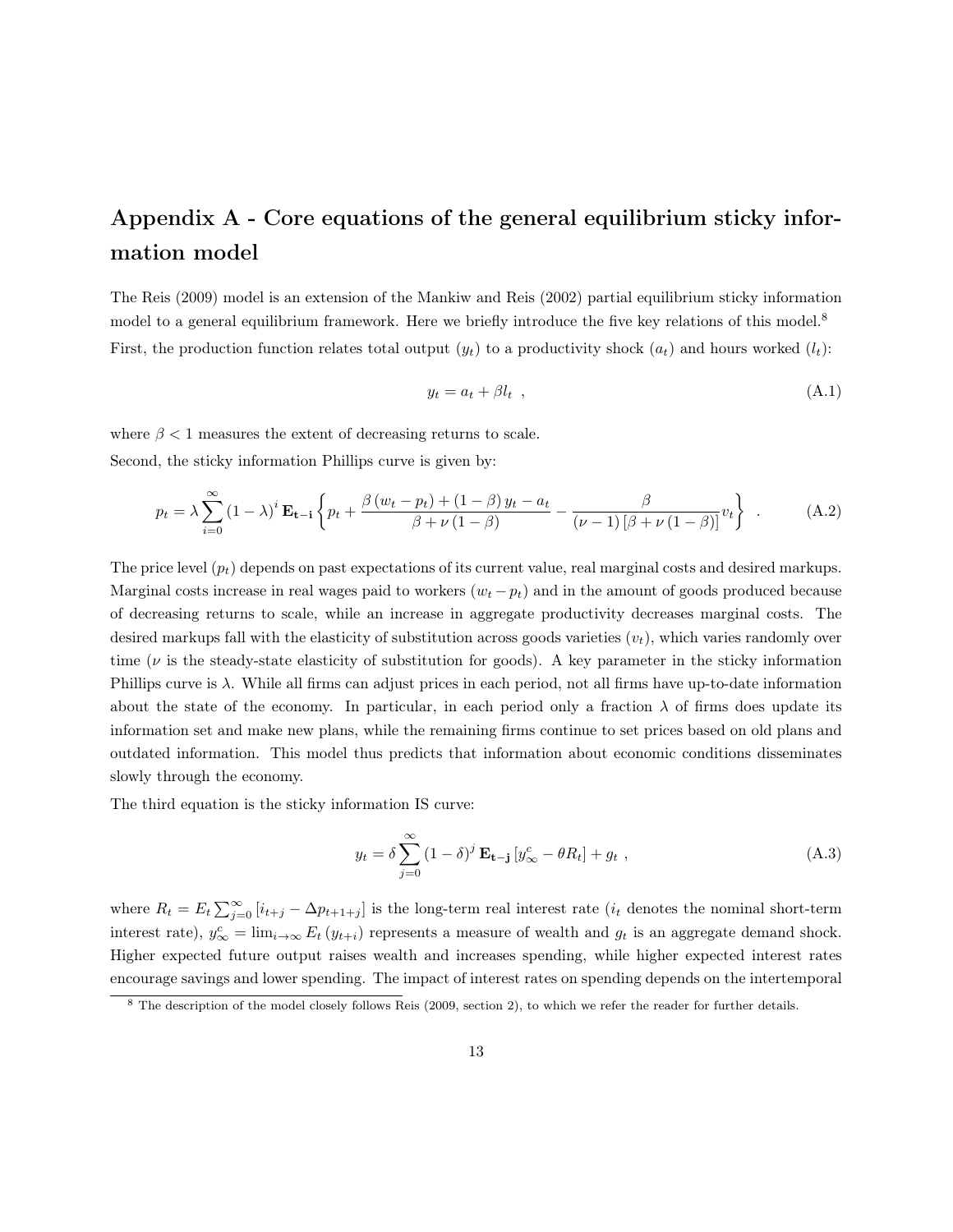elasticity of substitution  $\theta$ . In each period, only a share  $\delta$  of consumers updates information and plans, so the larger the value of  $\delta$ , the larger is the share of informed consumers who respond to shocks immediately. Fourth, the sticky information wage curve is:

$$
w_t = \omega \sum_{k=0}^{\infty} (1 - \omega)^k \mathbf{E_{t-k}} \left\{ p_t + \frac{\gamma (w_t - p_t)}{\gamma + \psi} + \frac{l_t}{\gamma + \psi} + \frac{\psi (y_{\infty}^c - \theta R_t)}{\theta (\gamma + \psi)} - \frac{\psi}{(\gamma + \psi)(\gamma - 1)} \gamma_t \right\}.
$$
 (A.4)

Nominal wages  $(w_t)$  increase one-to-one with the price level, since real rather than nominal wages determine real consumption. Higher real wages increase the demand for a worker's variety of labor and thus lead to rising nominal wages. An increase in employment rises nominal wages because the marginal disutility of working rises ( $\psi$  is the Frisch elasticity of labor supply). The model features a positive income effect on leisure, so that higher wealth leads to higher nominal wages. An increase in interest rates leads to higher returns on savings and therefore increases the incentives to work in order to save more, which in turn leads to lower nominal wages. Finally, nominal wages decrease with an increasing elasticity of substitution across labor varieties  $(\gamma_t)$ , since an increase in the elasticity of substitution leads to lower markups of workers ( $\gamma$  is the steady-state value of  $\gamma_t$ ). The higher the share of workers informed, *i.e.* the larger the value of  $\omega$ , the more responsive wages are to changes in these determinants.

Finally, the Taylor rule is given by:

$$
i_t = \phi_p \Delta p_t + \phi_y \left( y_t - y_t^c \right) - \varepsilon_t \quad , \tag{A.5}
$$

where  $\varepsilon_t$  is a monetary policy shock and

$$
y_t^c = a_t + \frac{\beta \psi}{1 + \psi} \left( g_t + \frac{\gamma_t}{\gamma - 1} + \frac{v_t}{\nu - 1} \right)
$$

denotes the classical equilibrium level of output if all agents were attentive (that is, if  $\lambda = \omega = \delta = 1$ ), so that they update their information sets in each period.

Equations  $(A.1)-(A.5)$  give the equilibrium values for prices, nominal interest rates, output, hours worked and wages. The equations link these five variables to exogenous shocks to aggregate productivity growth  $(\Delta a_t)$ , aggregate demand  $(g_t)$ , goods markups  $(v_t)$ , labor markups  $(\gamma_t)$  and monetary policy  $(\varepsilon_t)$ . Each of these shocks follows an AR(1) process with coefficients  $\rho_{\Delta a}$ ,  $\rho_g$ ,  $\rho_v$ ,  $\rho_\gamma$  and  $\rho_\varepsilon$ , and is subject to innovations  $e_t^{\Delta a}$ ,  $e_t^g$ ,  $e_t^v$ ,  $e_t^\gamma$  and  $e_t^\varepsilon$ , that are independent and normally distributed with standard deviations  $\sigma_{\Delta a}$ ,  $\sigma_g$ ,  $\sigma_v$ ,  $\sigma_{\gamma}$  and  $\sigma_{\varepsilon}$ .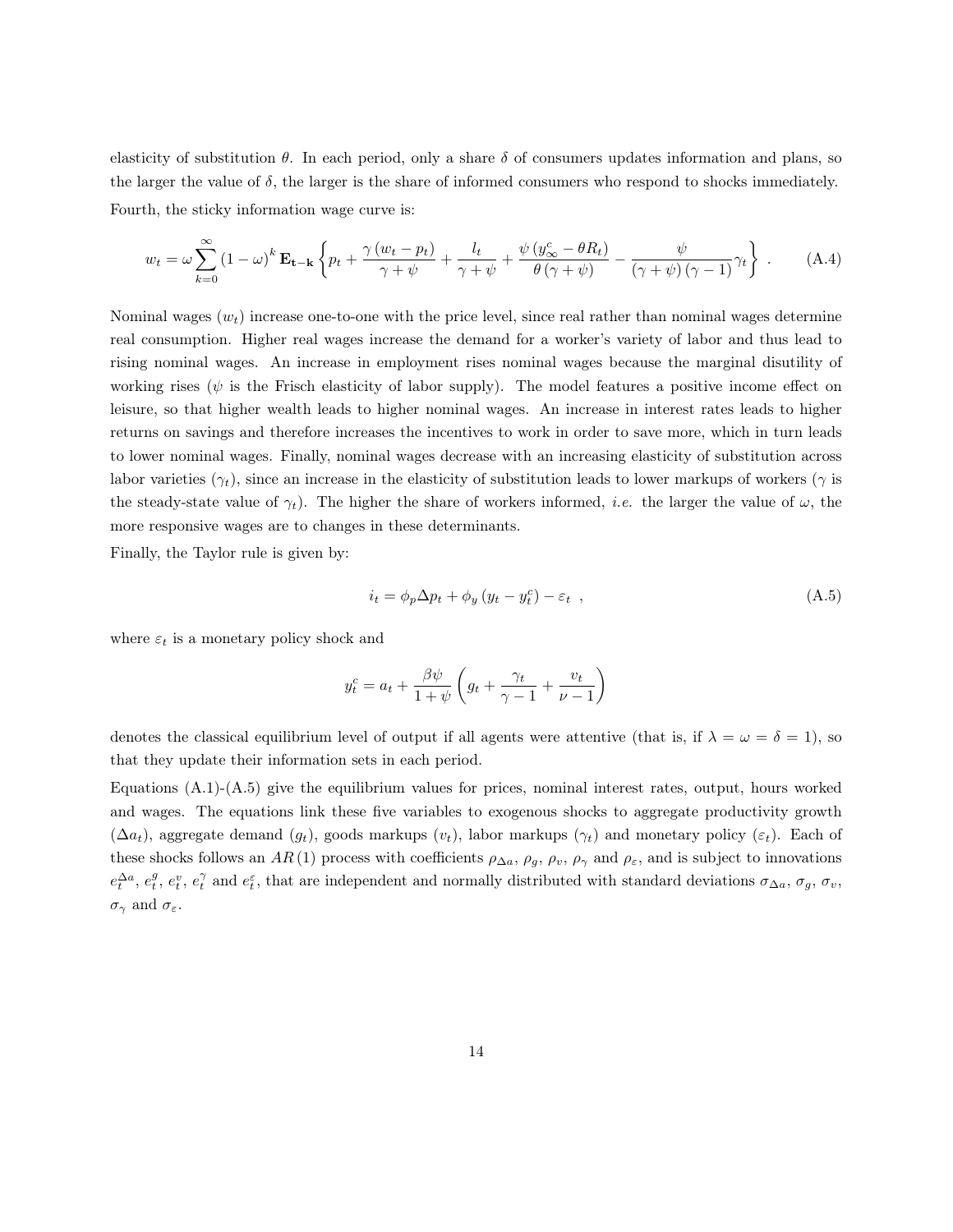### Appendix B - List of Dynare and Matlab Files

This appendix lists the Dynare and Matlab files used in this paper. All files are contained in the SImodels.zip file available on the website where this paper is posted.

#### Folder QJE:

- MRQJE.mod is the Dynare code for solving and simulating Mankiw and Reis (2002)
- data IRF MR QJE.m has the impulse response functions computed by Mankiw and Reis (2002)
- differenceMRQJEAR1.m plots the impulse response functions to a negative shock to the  $AR(1)$  aggregate demand (figure 4 in Mankiw and Reis, 2002 and those resulting from Dynare)
- differenceMRQJEexp1.m plots the impulse response functions to a permanent drop in the level of aggregate demand (figure 1 in Mankiw and Reis, 2002 and those resulting from Dynare)

#### Folder SIGE:

- RRSIGE. mod is the Dynare code for solving and simulating Reis (2009)
- data IRF  $SIGE.m$  has the impulse response functions computed by Reis (2009)
- differenceSIGE.m plots the impulse response functions to the five shocks (figure 1 in Reis, 2009 and those resulting from Dynare)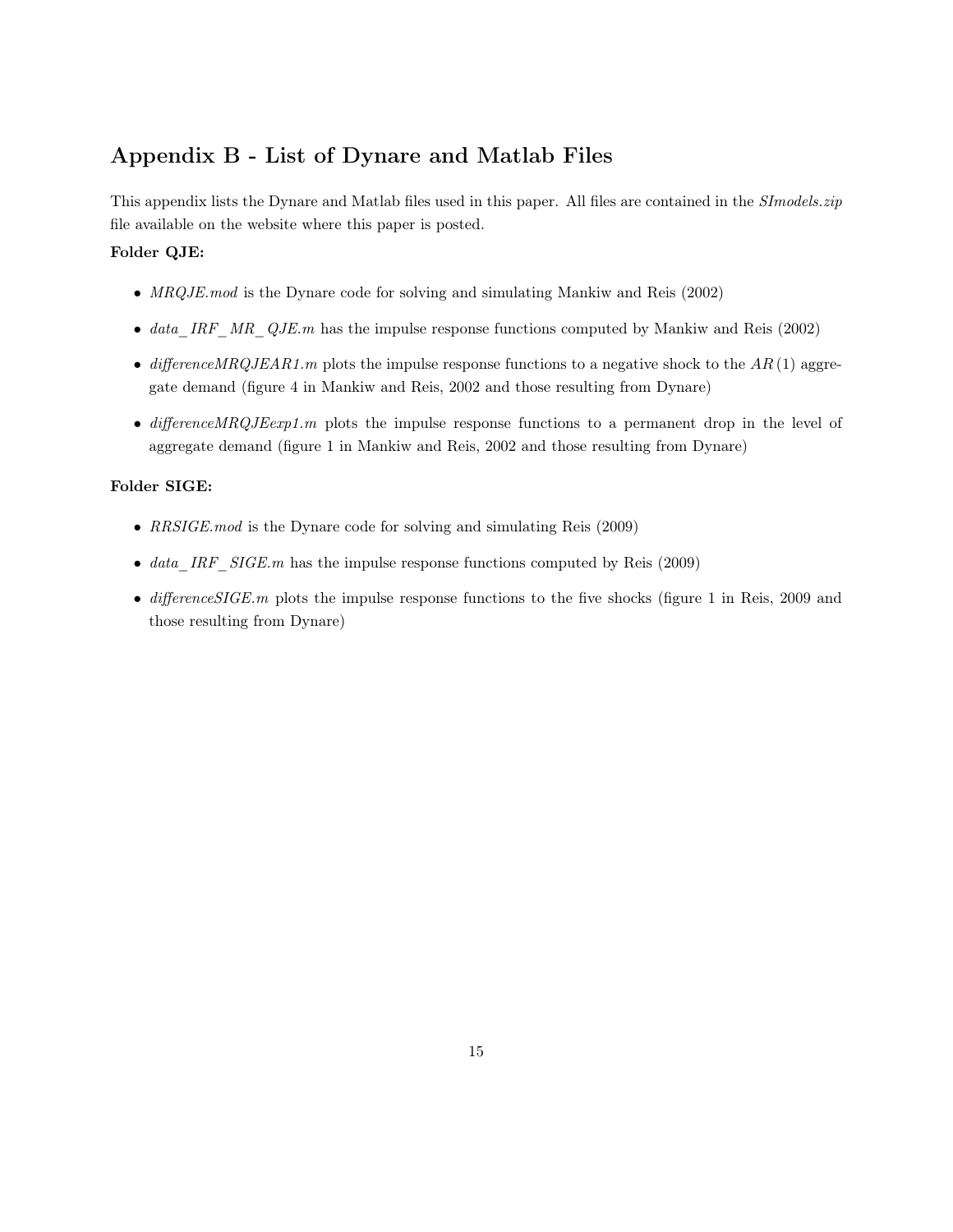### References

- Adjemian, S., H. Bastani, F. Karame, M. Juillard, J. Maih, F. Mihoubi, G. Perendia, M. Ratto, and S. Villemot: 2011, 'Dynare: Reference Manual Version 4'. Dynare Working Papers 1, CEPREMAP.
- Andres, J., J. D. Lopez-Salido, and E. Nelson: 2005, 'Sticky-price models and the natural rate hypothesis'. Journal of Monetary Economics  $52(5)$ , 1025–1053.
- Burnside, C. and M. E. Rebelo: 1993, 'Labor Hoarding and the Business Cycle'. Journal of Political Economy 101(2), 245–273.
- Christiano, L. J., M. Eichenbaum, and C. L. Evans: 2005, 'Nominal Rigidities and the Dynamic Effects of a Shock to Monetary Policy'. Journal of Political Economy 113(1), 1–45.
- Cwik, T., G. J. Müller, and M. H. Wolters: 2011, 'Does trade integration alter monetary policy transmission?'. Journal of Economic Dynamics and Control 35(4), 545–564.
- Golub, G. H. and C. F. van Loan: 1989, *Matrix Computations*. The Johns Hopkins University Press.
- Judd, K. L.: 1992, 'Projection Methods for Solving Aggregate Growth Models.'. Journal of Economic Theory 58, 410–452.
- Keen, B. D.: 2007, 'Sticky Price And Sticky Information Price-Setting Models: What Is The Difference?'. Economic Inquiry  $45(4)$ , 770–786.
- Mankiw, N. G. and R. Reis: 2002, 'Sticky Information Versus Sticky Prices: A Proposal To Replace The New Keynesian Phillips Curve'. The Quarterly Journal of Economics 117(4), 1295–1328.
- Mankiw, N. G. and R. Reis: 2007, 'Sticky Information in General Equilibrium'. Journal of the European Economic Association  $5(2-3)$ , 603-613.
- Meyer-Gohde, A.: 2010, 'Linear rational-expectations models with lagged expectations: A synthetic method'. Journal of Economic Dynamics and Control 34(5), 984-1002.
- Paustian, M. and E. Pytlarczyk: 2006, 'Sticky contracts or sticky information? Evidence from an estimated Euro area DSGE model'. mimeo.
- Reis, R.: 2009, 'A Sticky-information General Equilibrium Model for Policy Analysis'. In: K. Schmidt-Hebbel, C. Walsh, and N. Loayza (eds.): Monetary Policy under Uncertainty and Learning, Vol. 13. Chapt. 8, pp. 227–283.
- Trabandt, M.: 2007, 'Sticky Information vs. Sticky Prices: a Horse Race in a DSGE Framework'. Working Paper Series 209, Sveriges Riksbank.